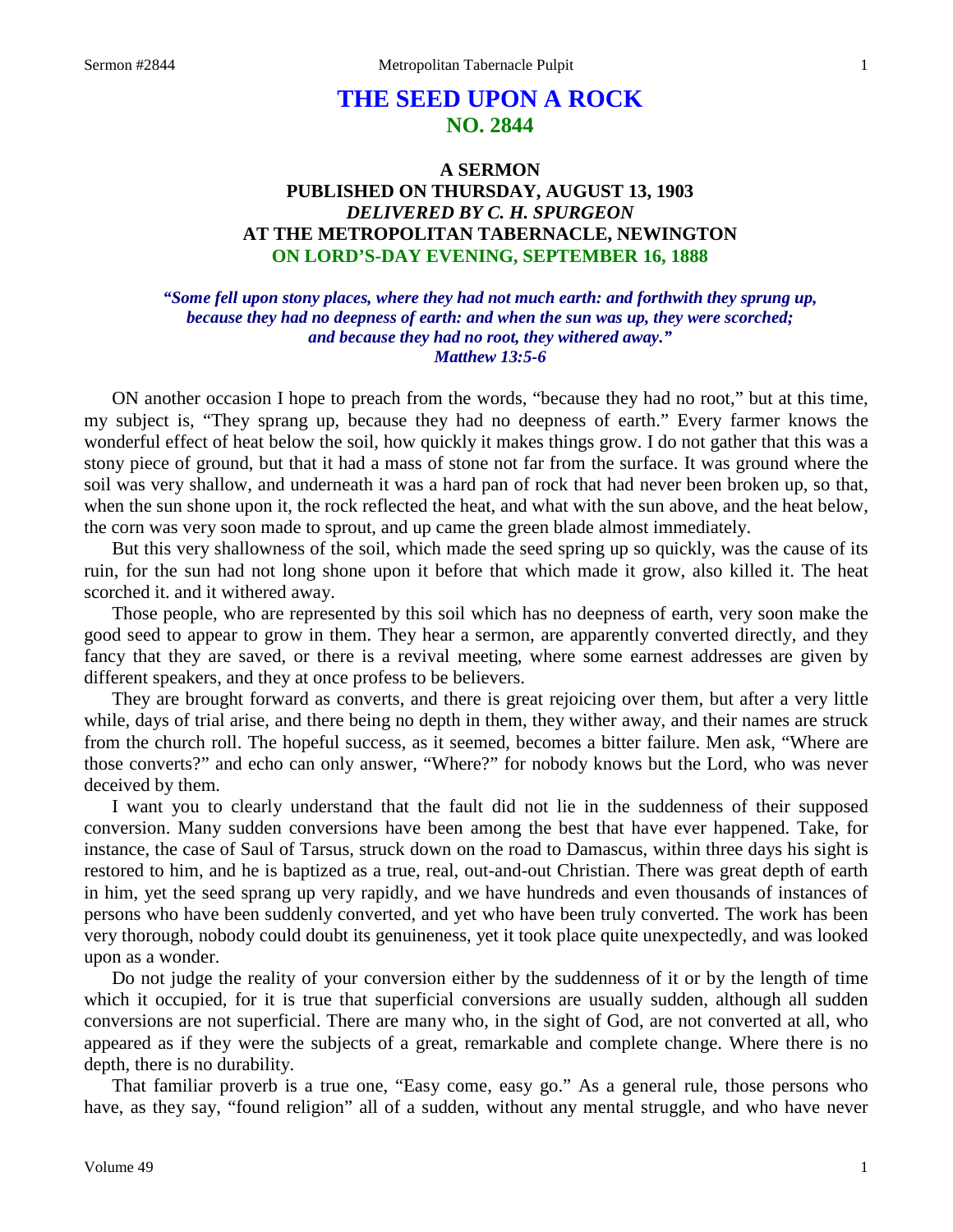found it in their heart and soul, are the very people to let it go quite as readily whenever a time of trial comes.

In case there should be any persons of that sort here unwarned, I am going to speak of them and to them now, answering these three questions. First, *what is meant by having deepness of earth?* Secondly, *what is meant by the scorching of the sun?* And thirdly, *how can we avoid the evil of having no deepness of earth,* and so being withered by the scorching of the sun?

**I.** First then, WHAT IS MEANT BY HAVING NO DEEPNESS OF EARTH?

I think it is, with some people, *a general superficiality of character.* There are some persons whom you ought to be able to see through, for there is so little substance in them. I do not say that you can always see all there is in them, for a pool, if it is not deep, may be very muddy, and you may not be able to see to the bottom of it, even though it is quite shallow, and I think I know some people in whom there is as much deception as there is superficiality. Probably we all know some persons who, from their very early days, have always been superficial and changeable, like the man described by Dryden— "Everything by starts, and nothing long."

Even in business they have been about twenty different things, "Jack of all trades, and master of none." Nobody knows what they are going to be next, and they themselves have no idea. The weathercock does not shift more often than they do. When they went to school, they pretended to learn a thing, but they forgot it the next day. Even in their play, they never put any heart, there never was any earnestness about them in anything, and now they are just thin, shallow, vapid, empty. Like the baseless fabric of a vision, "such stuff as dreams are made of," there is nothing in them.

When such people become affected by religion, they are just the same. They hear, yet they do not hear, for they are looking around the place half the time. If anyone else is affected by the preaching of the Word, they may be affected too, or may appear to be so. They are the kind of people who are always ready, like a flock of sheep, to follow the leader, but their following is only temporary, their affection is mere affectation. They profess to be Christians, but they will give up that profession before long.

As far as they can be, they are sincere, what little there is of them, but their sincerity is, after all, a poor, feeble, fickle thing. They will soon be as sincerely wrong as they are, for the moment, sincerely right. You know the kind of people that they are, they were born without any backbone, and it is very hard to grow one if you do not possess one. They seem to go through the world molluscous, soft, plastic, like Mr. Pliable, who figures in the early part of Bunyan's "Pilgrim's Progress." He resolved to go to the Celestial City, but very soon he was quite as determined to get out of the Slough of Despond on the side nearest to his own home. You know the sort of people that I am trying to describe.

Next, the want of deepness may mean something else, not so much superficiality of character, *as want of knowledge.* I believe that, at this present time, we are in great danger of being burdened with a crowd of so-called converts who do not really know anything as it ought to be known. They attended a revival meeting, were much excited, and thought they were converted, but just ask them to explain to you the simplest truths of the Gospel, and you will soon discover how little they know.

Could they explain the three R's—ruin, redemption, and regeneration? Do they know what the ruin is? Do they know what the remedy for that ruin is? Do they understand at all what it means to be born again? Do they comprehend what the new nature is, or what "justification by faith" means? Perhaps someone says, "They do not comprehend your theological terms." I do not mind whether they know the meaning of the terms that are familiar to many of us, but do they know the truths themselves?

There is a certain degree of Christian knowledge which is absolutely necessary to salvation. David said, "The LORD is my light, and my salvation," and we must always have light first. The first word of the spiritual creation, as of the natural, is, "Let there be light." Where there is no light, there is no life. Where there is no knowledge of God, there is no peace with God.

O dear hearers, if you think you are converted, I trust that it will prove to be so, but do not be content unless you really know the truth! Search the Scriptures, try to sit under an instructive ministry, you need not seek to make yourself a Doctor of Divinity, but do learn all you can of the truth of God. "Grow in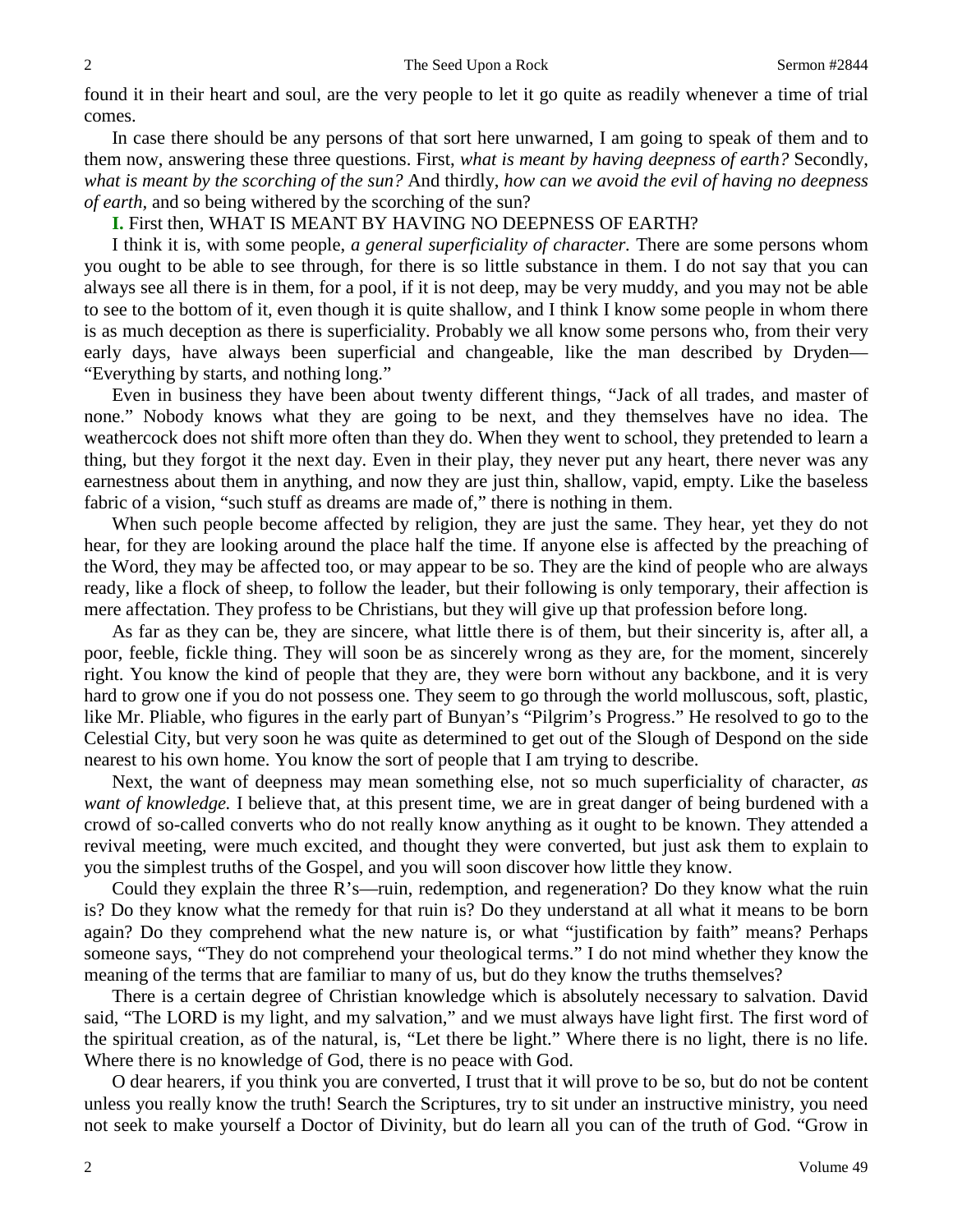#### Sermon #2844 The Seed Upon a Rock 3

grace, and in the knowledge of our Lord and Savior, Jesus Christ." Know yourself, know Christ Jesus as your Savior, know the work of the Holy Spirit, all this is knowable, and must be known, or else, before long, you will wither away because you have no deepness of earth. Some atheist or infidel will come along and turn you aside. Someone will lead you to trust in a priest, or in some false doctrine, and if you do not know the truth, you will be bowled over at once.

Sometimes, this want of deepness of earth means *want of thought,* because there may be people who have knowledge, but who have never used their knowledge to any proper purpose. Knowledge is the food of the mind, but thought is the digestion, by which we turn knowledge into true mental nutriment. I believe in a serious, thoughtful conversion, and I hardly think that any other kind can be real. You have sinned against God, think of that great fact. You are lost, think of that. "God is angry with the wicked every day," and He must punish them. Think that over most solemnly. "Christ Jesus came into the world to save sinners." Think that over, try to understand what is meant by that declaration. Think how He stood in the sinner's stead—how He suffered in the sinner's place.

While you are thinking all this over, it will look very different to you from what it did before you thought it over. Hearing of these truths with the ear may just be a useless process, but when you get them into the mind, when you read, mark, learn, and inwardly digest them, then your conversion will be like the good seed sown in deep, prepared soil, and that which springs up in your heart will not wither away because there was no depth of earth.

So do, I pray you, especially before you make a profession of religion, think what you are doing. In joining a church, I should try to find out what that church believed, and I would not join it if I did not believe its doctrines. I should also want to know what I myself believed, for I would be afraid to profess that I believed what I did not believe. I like to see a convert who thinks at every step, and who does not put his foot down without first considering whether it is a right place to set his foot. Think, carefully, what the Lord would have you to do, and then, when you come to Him, you will come in deed, and of a truth. Much thought produces much deepness of earth.

Further, I do think that in truly gracious conversions, the deepness of earth, at least in part, lies in *deepness of emotion.* I often regret that I do not see so many converts of the old-fashioned sort as I used to meet with. I know that emotion does not save the soul, but I believe that those who are saved are usually filled with emotion. We are saved by faith, but that faith produces very decided feelings. For instance, where there is true deepness of earth, there is generally a deep sense of sin. A man does not usually truly say, "I believe in Christ," until he has first of all felt, "I need a Savior."

In the present day, far too many seem to come out of the City of Destruction without any burden on their backs, and I am afraid that means that they never really come out at all. Some of us had the burden on our backs much longer than we need have done, and we do not hold ourselves up as examples to others, but yet I, for my part, have often blessed God for those bitter years of conviction, because now I know what others may have to endure, and I can help other poor souls who are deep down in the dungeons of Giant Despair. But where there is no true sense of sin, or very little of it, there is generally a very poor sort of conversion.

If that kind of man ever tries to preach—and he may do so—he never says much about free grace and dying love. He is the man who talks a great deal about the dignity of human nature, and the evolution of grace out of man's own sinfulness. He does not know any better, so he talks according to his light, which is darkness.

But my dear hearers, may God give you to have so much depth of earth that you may be pricked in your hearts, and may be weighed down with a sense of your own sinfulness! May the great steamplough of the law go right through the rock that lies at the bottom of your heart! May God's almighty grace change the rock into good, friable soil, which will be suitable to the good seed!

Where there is very little feeling, there is generally only a poor conversion, for as a general rule, where there is no great sense of sin, there is no great sense of love. It is a grand thing to see a converted Pharisee, but a converted harlot may bring more glory to God. Look, she is washing the Savior's feet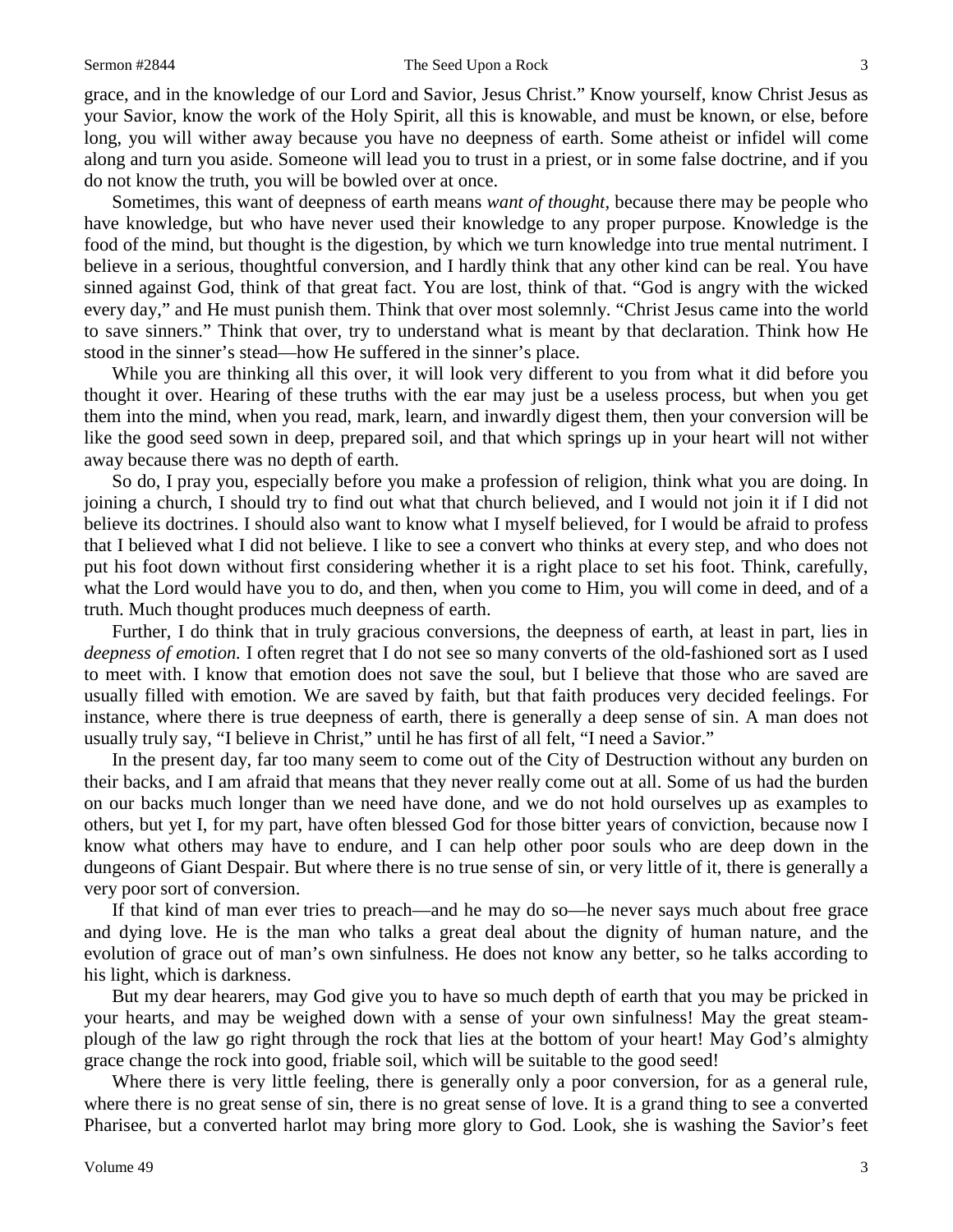with her tears, and wiping them with the hairs of her head, and why is that? Because she has had much forgiven, and therefore, she loves much.

When publicans and sinners are converted, we find what precious metal there is in them. They do love their Lord so fervently, and oh! how they pray, and how they praise, and how they serve, and how they delight in God! You who have broken hearts on account of sin can indeed give joy to Christ when whole hearts do not. Bruised and mangled sinners glorify the great Physician who sets their broken bones, and binds up their gaping wounds.

Poor bankrupt sinners, who have not a rag left to put on their backs, cannot help magnifying Him who paid all their debts, and clothed them with the spotless robe of righteousness which He had Himself wrought for them. But if any of you think that you do not owe Him much, I fear that thought comes to you because you have not much depth of earth, and that you may be like those converts who soon wither away in the sun.

Another mark of those who are without much depth of earth is that *they do not count the cost when they are converted.* They never expect to meet with any difficulties, or troubles, or persecutions, or doubts or fears, and when they have, afterwards, to count the cost of being Christians, they turn back to the world.

This want of depth of earth also means *want of reality.* There is no soul in what they do, and he who is not converted in his whole soul wants converting over again. He that does not go in for it with body, soul, and spirit, all for Christ, and Christ all to him, needs to go back to the wicket-gate, and start on the heavenly journey once more. The fact is, depth of earth means heart, putting our heart into whatever we do, but where there is no faith in the heart, no repentance in the heart—when everything is from the lip, and outward, instead of being from the very heart, and upward—then it all comes to nothing in a very short time.

**II.** I shall only occupy a few minutes in trying to answer the second question—WHAT IS MEANT BY THE SCORCHING OF THE SUN?

Our Lord told His disciples that it meant that *tribulation arises.* The man was so joyful, and felt so happy at being converted that, on the next Sunday, he shut his shop up. But on the Monday night, he said to himself, "I lost so much yesterday that I shall not close my shop next Sunday." So he returns to his Sunday trading, or in some other way, if there is any trouble for the sake of the Gospel, the sudden convert who has not much depth of earth, finds that he has made a mistake, and he tries to retrieve his position, and to get back to where he was before.

The scorching of the sun also means *persecution*. Yes, the man professed to be converted, but there was not much depth of earth in him, so when he went into the workshop where he was employed, he heard one of the men ask another, "Were you at such and such a place, the other night?" "No," replied the other, "I was not there, but I heard that some of your mates were there, and that one of them was converted. He is a full-blown saint this morning, the very man who used to swear and drink as much as any one of us."

And the men chat away among themselves, all the while hitting side blows at him, and they say some very cruel, nasty, sarcastic things, and as he has not much depth of earth, he says, "I can't stand this chaff. If I lived in a Christian family, I should go to heaven with the rest, but as I have to work with the men in this shop, I shall have to do as they do. The old saying is, 'If you go to Rome, you must do as the Romans do.' Therefore I shall do just the same as the other men do."

He was going to run with the hare, but the hounds barked so loudly that he must needs run with them, so away he goes. You know the gentleman, do you not? There are plenty of that sort all round us.

The scorching of the sun, however, comes in many other forms. Sometimes, it is in the form of *great depression of spirit.* The woman professed to be converted, and she felt—oh, so happy, but after about a week or so, she was perhaps not in good health, or something happened that crossed her, and she felt oh, so unhappy! "Oh, dear!" she exclaimed, "I thought I was always going to travel in the sunshine." Do any of you think so? If so, you are mightily mistaken. If you fancy that all the way to heaven it will be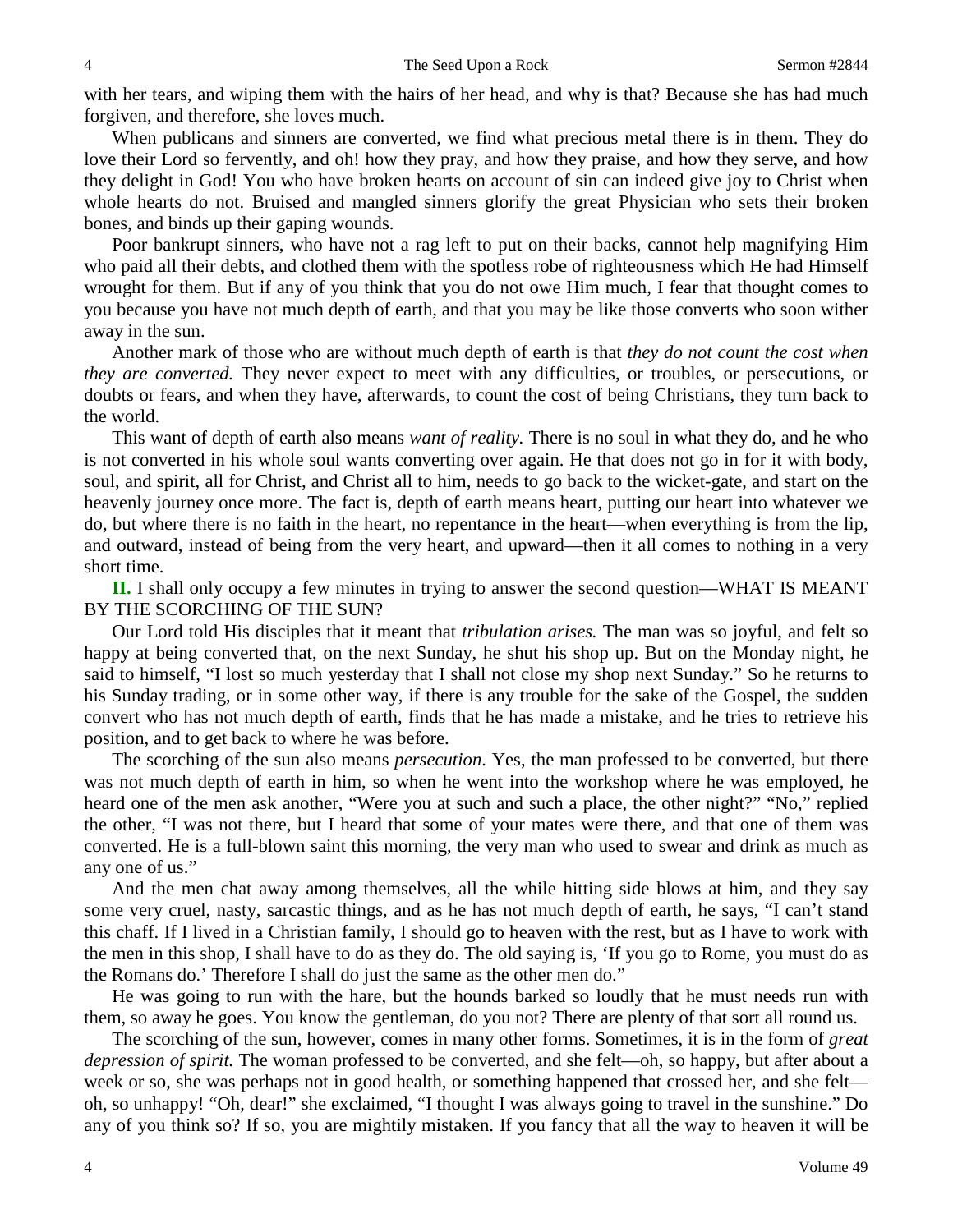### Sermon #2844 The Seed Upon a Rock 5

hosannas and palm branches, we may as well correct your mistake at once. There are lions to be faced, and giants to be fought with, there is the Slough of Despond, and the Valley of the Shadow of Death, and Vanity Fair, and the pilgrim's way lies through them all, and if you are not prepared for these experiences, I do not wonder that, having no depth of earth, you say, "I shall give it all up." As for myself, I am resolved that if I never have a ray of comfort between here and heaven, if I live to be eighty years of age in darkness, I will still follow Christ! "Though he slay me, yet will I trust in him." If that resolution is not in your mind, I fear that you have not much depth of earth, and that you will very soon wither away.

Sometimes, the scorching of the sun comes in another form, namely, that of *outward debate and discussion.* The young convert meets with somebody who says to him, "But you know that what Mr. Spurgeon tells you is not philosophical. Many discoveries have been made of late, and the learned Dr. So-and-so says just the very opposite of what you hear at the Tabernacle." You do not know how to answer him, and I do not suppose that anybody else does, because any fool can raise difficulties, and it may not be easy at once to answer them, though they can be answered.

Now, if you have much depth of earth, you will say to yourself, "Difficulty or no difficulty, I trusted my soul to Christ, and I mean to do so to the very end." But if you have not much depth of earth, you will be staggered by the objections that you hear. "I cannot answer this man," you will say, "so I do not know what I shall do."

Well, if you cannot answer him, do not try to answer him, is there any reason why you should? If nobody is to go to heaven until he can explain all the difficulties that anybody can suggest to him, who will ever go there? What you want is not the wisdom which can answer puzzling questions, but the faith which clings to Christ through thick and thin. That is the deepness of earth which will keep the good seed alive within your soul.

I know another kind of scorching of the sun which many poor souls cannot endure, and that is *difficulties arising from Christian people.* "Well," you say, "when I was anxious about my soul, Mrs. So-and-so was very kind to me, but now that I trust I have believed in Christ, she does not take any notice of me." Well, what if she does not? Of course we nurse the babies, but when you begin to run alone, we do not keep on nursing you, for we are looking after other babies.

A young man said, "When first I joined the church, the members paid me great attention, but now I seldom get anybody to speak to me." Well, suppose it is so, have we not something else to do beside be always looking after you? We expect you now to be looking after other people.

I have before mentioned to you that I had the portraits of my two sons taken on their birthdays for many years. The first year they were in a perambulator. I did not object to that, but suppose that, at the age of twenty-one, they had still been in a perambulator, I should have thought myself a very unhappy parent, and are we always to have Christians in perambulators and because we begin to treat you as you ought to be treated, namely, make you look to yourselves a little, is that to cause you to go away from us? Well, if it does, then it is evident that you have not much depth of earth.

"Ah!" says another, "but I have not found Christian people to be all that I thought they were." I daresay you have not, nor have I, and more than that, I have not found myself to be all that I ought to be, or hoped to be, and I should not wonder if it has been the same with you. But after all, in this matter of cleaving to Christ, are you to forsake Him because you do not quite admire all His disciples? If they prove unworthy of your admiration, give it all to Him. If they do not write a good fair hand, imitate the style of the great Writing-Master, for then you will write correctly. The inconsistencies of Christians ought not to make you shrink back from following the eternal Son of God, but should rather cause you to cling the more closely to him.

But perhaps the fiery trial comes to you in this form. *You are surrounded by evil examples.* You say, "I do not know how I am to be a Christian at home, and in the circle in which I move, I do not know how I am to hold out." Ah! such talk as that proves that you have not much depth of earth. May I beg you, in laying hold on Christ, to lay hold on Him with both hands for yourself? Do not be a sort of "lean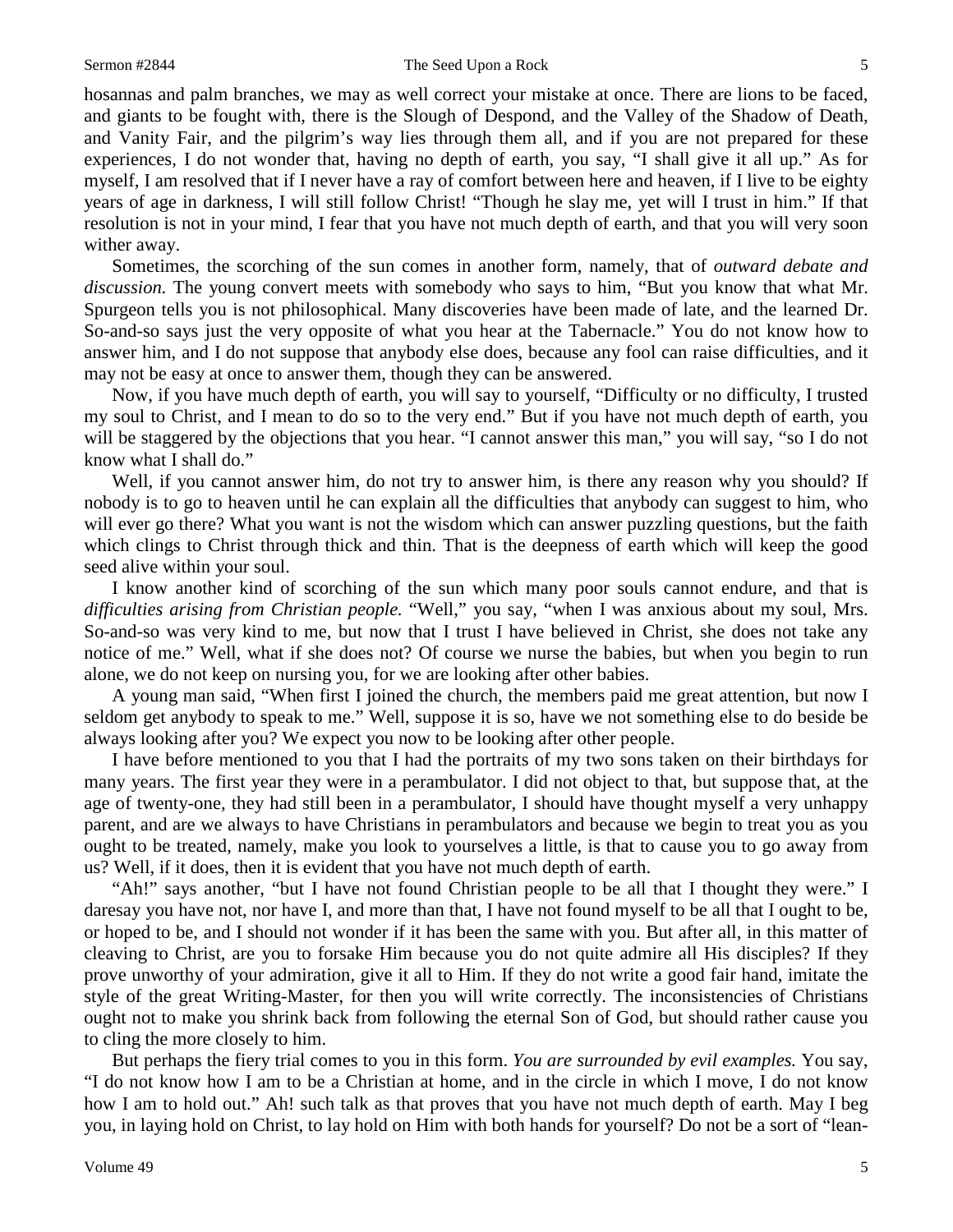to" Christian, you know what that expression means. A man built a lean-to house resting against his neighbor's wall, and when his neighbor took his wall down, his house went down too. Build your house with every wall of it your own, on your own ground, so that whoever pulls his wall down, your structure will stand.

God help us to avoid being dependent upon other people about these things! Let us not have a second-hand religion which we bought of somebody else, but let us go direct to Jesus Christ Himself, and get it for ourselves, and believe in Him for ourselves. Then shall we have much depth of earth, and let the sun shine as fiercely as it may, its beams shall only cause us to grow, and we shall give God all the glory.

**III.** Now I must turn, for a little while, to the third question—HOW CAN WE AVOID THIS EVIL OF BEING SO SHALLOW, AND THEREFORE WITHERING IN THE SUNSHINE?

Dear friends, above all things, dread insincerity, and next to that, above all other things, dread superficiality in religion. You know that the beginning of all godliness is believing in the Lord Jesus Christ, *so mind what and why you believe.* Do not be content to say, "I believe," but do really believe, and in order to this, know what you believe, and why you believe it. Get a clear view of who Christ is, what He did, what right you have to trust Him, and the way in which what Christ did avails for your salvation. Clear out the space for the foundation of your building, get right down to the solid rock before you lay a single brick or stone. That is to say, let your faith be real faith—clear, distinct, Scriptural faith in what God has revealed, and in the Savior whom God has set forth as the propitiation for our sins. Begin, in that way, with real faith, for so you will begin with a good depth of earth. Then, as repentance comes with faith, *see that you have real repentance.* Think much of the evil of sin, and of the consequences of sin, both in this life and in that which is to come. Pray to God, with Charles Wesley—

> *"Before me place, in dread array, The pomp of that tremendous day, When thou with clouds shalt come To judge the nations at thy bar; And tell me, Lord, shall I be there, To meet a joyful doom?"*

Think of what would result from your appearing there red with your guilt, and when you have thought that over most seriously, pray to God to make you really hate sin—every sin. If you do not hate every sin, you do not, with all your heart, hate any sin. They must all go. Sin, as sin, is to be abhorred, and repented of, and practically quitted in your life. Oh, may God help you to make sure work of your repentance! Make no profession of faith if you have not real faith, and have no repentance at all rather than sham repentance.

Then, *in every spiritual grace, and in every religious duty, be thorough*. If you pray, really pray. If you praise, do praise. I like the thought of a holy man of God who said that he would never give up praying till he had prayed. When he came to be instructed in the reading of the Scriptures, he would read till he was instructed, and when he praised God, he said, he would not cease from the holy exercise till he felt that his heart did truly praise God.

O brothers and sisters, let us beware of leaving our heart out of our worship or service! You never read in the Old Testament, that anybody ever brought a fish to be offered upon God's altar. Why not? Because you could not bring it alive, and every victim must be brought to the altar alive. God loves living worship. Among the old Romans, when they killed a bullock as a sacrifice, if they did not find its heart, or if the heart was shriveled, they never offered that animal, for they considered that it was an omen of evil when the heart was not there in full vigor. So must it be with all the sacrifices that we bring to the Lord.

> *"God abhors a sacrifice, Where not the heart is found."*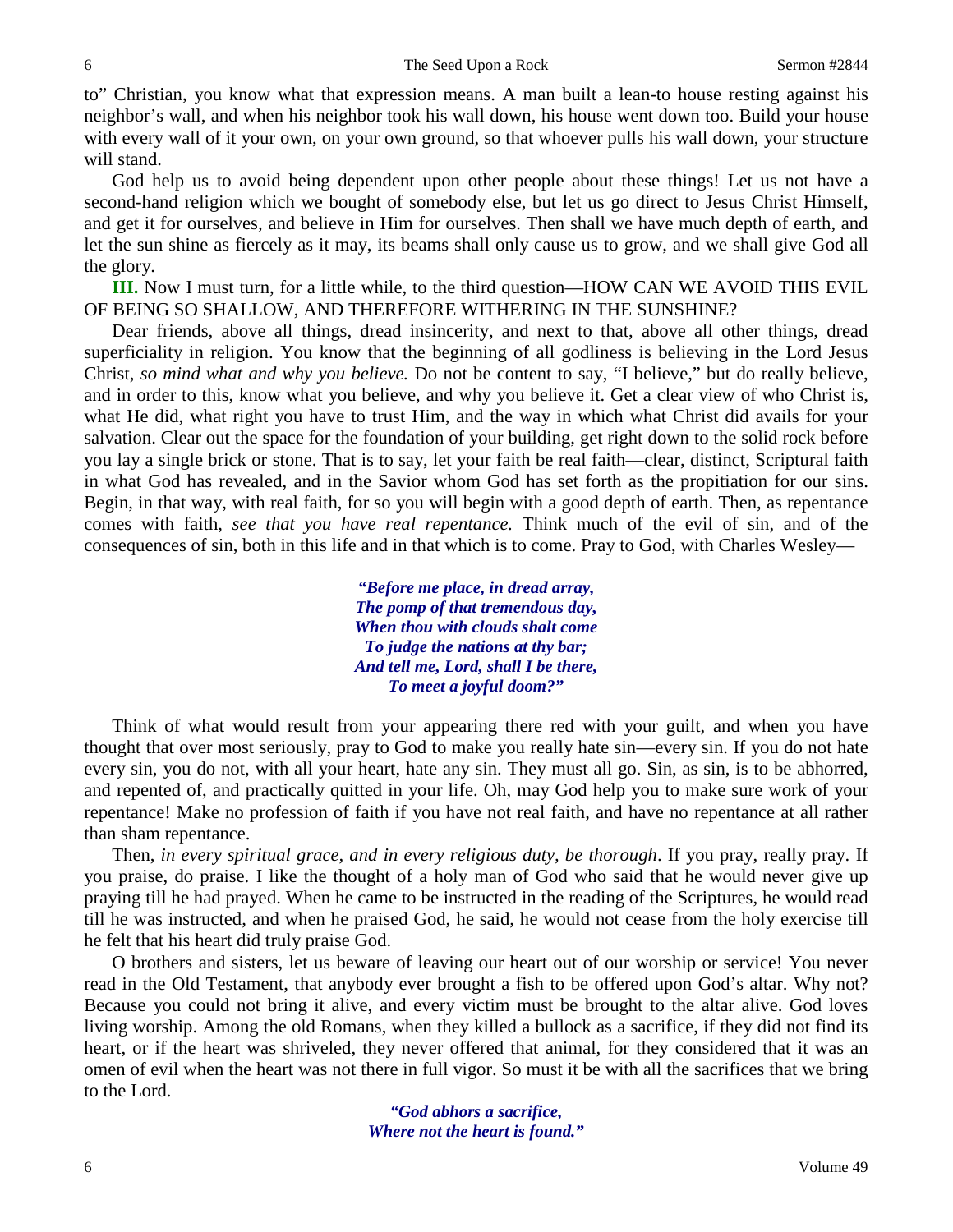### Sermon #2844 The Seed Upon a Rock 7

I pray you never to go beyond reality in any part of your worship. If you do not really pray, do not pretend to pray. If you have no experience of the things of God, do not talk as if you had. To be a liar anywhere is hateful, but to lie in religion is the most abominable form of lying that can be. God make us straight as a line about all these things! Then, we shall soon come to much depth of earth.

I would say finally, beloved, *bring your hearts to God and ask Him to search you.* After many years of looking at one's self, how little one knows about himself after all! A grey-headed man of long experience thinks, "Well, now, I really do know something about my human nature." So you do, brother, but not much, for "the heart is deceitful above all things, and desperately wicked," and when a man says, of any particular temptation, "I shall never fall in that way," the probability is that this is the very way in which the man will fall.

I well remember a lady, whom I should not be slandering if I said that she was as proud as she was tall, but on one occasion, when I scarcely knew her, she said to me, "I always pray for you, Mr. Spurgeon, every day." I said, "I thank you very much," and she added, "My one prayer for you is that God will keep you humble." I said, "Thank you, Madam, that is a very wise prayer, I am sorry that I have not remembered you in that way, but I will do so in the future." "Oh!" said she, "but I do not need it, for I was never tempted to pride." "Madam," I said, "I shall remember you now twice a day, night and morning, for I think that you are in greater danger of pride than anybody whom I have met with for a long time."

There was a person who said that she had not any pride, and was not in danger of being tempted to be proud, yet, if I had asked any half-dozen of her acquaintances to find me a proud woman, they would have called on her, and said that I wanted to see her, I am sure that they would.

So is it with us, when we think that we are getting over some particular temptation, it is just then that it is getting over us. When you suppose that you are master of that temptation, in all probability it has mastered you. Come, brothers and sisters, we had better give over this kind of folly. This person, whom we are trying to search, is much too deep for us. I mean, that we are so ready to cheat ourselves, that we cannot find ourselves out. Let us rather pray to the Lord, "Search me, O God, and know my heart: try me, and know my thoughts: and see if there be any wicked way in me, and lead me in the way everlasting."

I suggest to you this prayer, "Lord, show me the worst of my case. Put me in the place where I ought to be. Make me to feel and know what I really am, and then, my Lord, break my heart if it never was broken, and heal it if it is broken. Empty me of myself, and bring me to Yourself. Turn me upside down till the last drop of my self-sufficiency runs out even to the dregs, and then pour in the fullness of Your grace in Christ Jesus till I am filled even to the brim."

The Lord hear that prayer, and bless every soul here now, for Jesus' sake! Amen.

## **EXPOSITION BY C. H. SPURGEON**

## *MARK 9:14-32 AND 43-48*

Our Lord had been absent from the people, and transfigured on the top of the mountain, when He came down from this manifestation of His glory, He was brought face to face with Satan's work at almost the first step He took. Let us read about what He did.

**Verses 14-15.** *And when he came to his disciples, he saw a great multitude about them, and the scribes questioning with them. And straightway all the people, when they beheld him, were greatly amazed, and running to him saluted him.*

There was a glory about His face not altogether unlike that of Moses when he came down from the other mountain, so that the people were struck with wonder when they looked upon Him.

**16.** *And he asked the scribes, What question ye with them?*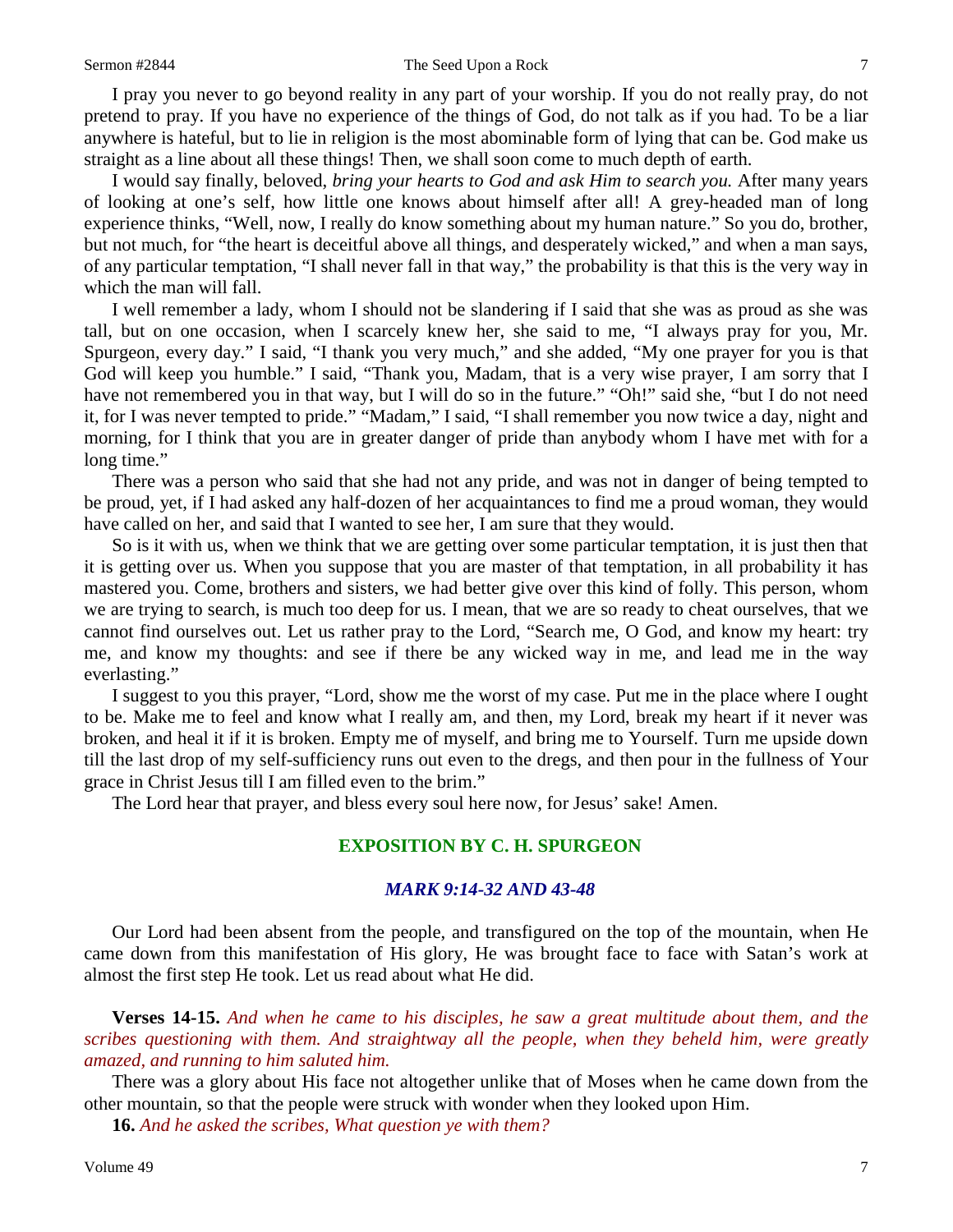The battle had been raging between Christ's enemies and His disciples, but now that their Captain has come, He rallies His forces, and at once attacks His foes, "What question ye with them?"

**17.** *And one of the multitude answered and said, Master, I have brought unto thee my son, which hath a dumb spirit;*

We do not know if the scribes gave any answer to Christ's question, and it does not signify at all. What does always signify is practical, living, earnest prayer. So what the scribes may have said is not recorded, but the prayer of the poor father is, "Master, I have brought unto thee my son, which hath a dumb spirit." If any of you have come here to cavil, we shall take no notice of that, but if there is a soul that has come here to pray, the recording angel will write it down in the eternal book.

**18.** *And wheresoever he taketh him, he teareth him: and he foameth, and gnasheth with his teeth, and pineth away: and I spake to thy disciples that they should cast him out; and they could not.*

No, it was no use going to the disciples, it is of no use to pray to saints and angels, go to the Master Himself. "Straightforward makes the best runner." There is nothing like carrying your case to headquarters. Get to the Court of King's Bench as soon as you can, for there the matter will be finally settled.

**19.** *He answereth him, and saith, O faithless generation, how long shall I be with you? how long shall I suffer you? bring him unto me.*

Grand words, "Bring him unto me." Lord, he has a dumb spirit. "Bring him unto me." It is the devil who is his enemy. "Bring him unto me."

**20.** *And they brought him unto him: and when he saw him, straightway the spirit tare him; and he fell on the ground, and wallowed foaming.*

What a dreadful sight! He struggled on the ground, like one in a fit of epilepsy.

**21-22.** *And he asked his father, How long is it since this came unto him? And he said, Of a child. And ofttimes it hath cast him into the fire, and into the waters, to destroy him: but if thou canst do any thing, have compassion on us, and help us.*

"Help us," he cries, identifying himself with his child. Father, Mother, when you pray, use the plural, as this man did, "Have compassion on us, and help us." That is the way to pray for every sinner whom you bring before Christ. Join yourself to the poor soul for whom you are pleading, and say, "Have compassion on us, and help us."

**23.** *Jesus said unto him, If thou canst believe, all things are possible to him that believeth.*

Hear that, any of you who have come in here desiring to be delivered from sin, to be made holy, to break off old habits, and to become new men in Christ Jesus. "All things are possible to him that believeth." So, take courage, trust in Christ, and cry unto Him to save you.

**24.** *And straightway the father of the child cried out, and said with tears, Lord, I believe; help thou mine unbelief.*

There were within him two men, as it were—a believing man, and an unbelieving man, and the two struggled for mastery, "Lord, I do believe, but there is so much unbelief in me, I pray You to drive it out, that I may believe in You wholly."

**25-26.** *When Jesus saw that the people came running together, he rebuked the foul spirit, saying unto him, Thou dumb and deaf spirit, I charge thee, come out of him, and enter no more into him. And the spirit cried, and rent him sore, and came out of him:*

It must obey Christ. The Master bids that dog of a devil to lie down, and he must do so. It shows what an abject creature, after all, the prince of darkness is, he must obey the voice of Christ. Lord, speak to him at this moment, and drive him out of other souls by Thine omnipotent Word!

**26.** *And he was as one dead; insomuch that many said, He is dead.*

It was not a case of "kill or cure," but it seemed to be one of "cure and kill," and sometimes, poor sinners, in their struggles with sin and Satan, are brought to such despair that they are afraid that they will die before they get a glimpse of hope. "Many said, He is dead," but he was not.

**27.** *But Jesus took him by the hand, and lifted him up; and he arose.*